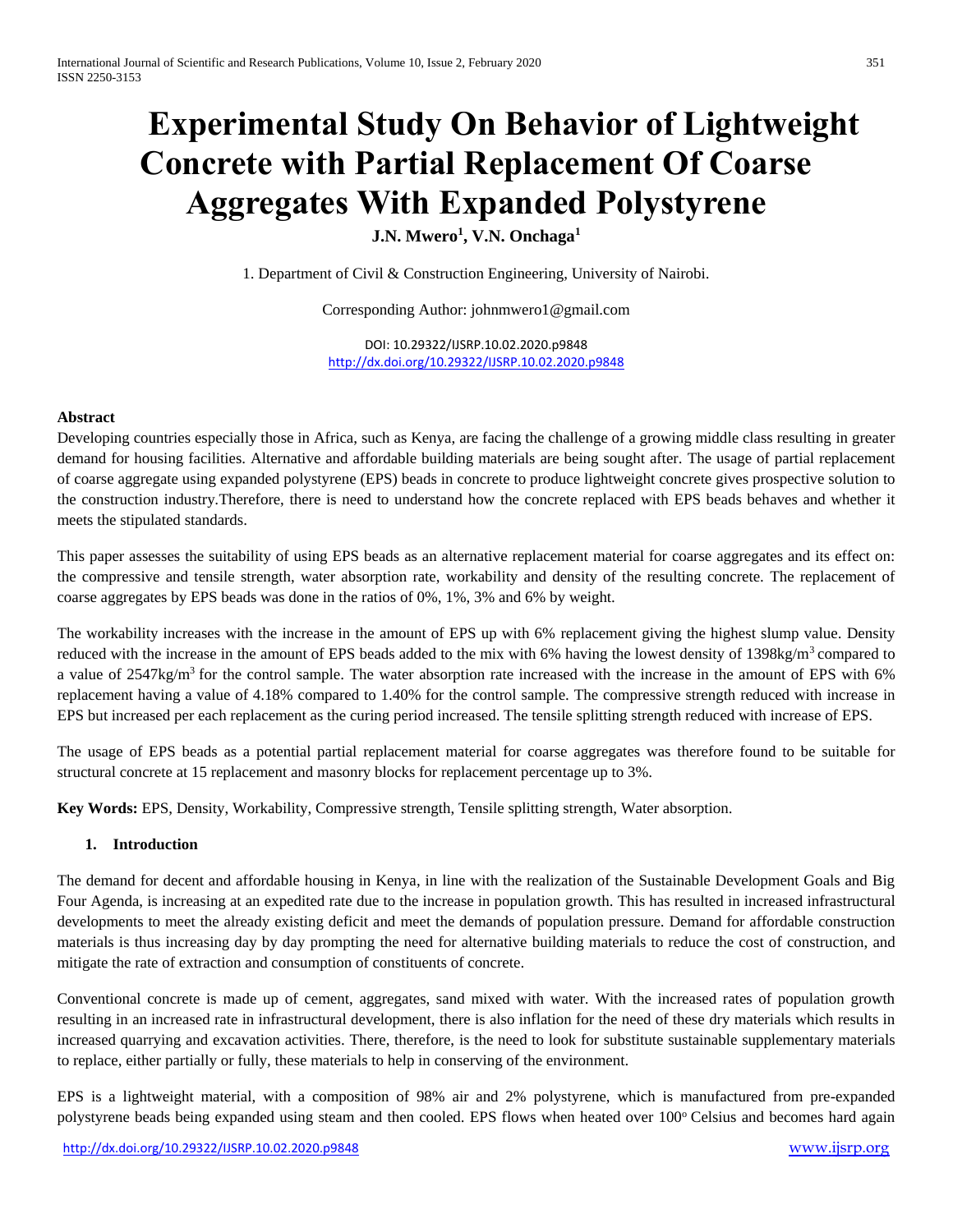when cooled (Dow chemical company 2014). EPS beads are used for packaging of goods for easy handling and transportation. With the technological advancements, it is now used to form panels welded with reinforcement bars and shotcrete to form walls, slabs, partitions and stairs. Since, EPS is lightweight, non-biodegradable, hydrophobic and chemically inert in nature with good thermal and sound insulation, Fulton's Concrete Technology (1994) and Neville (1981), it can be used as a low-cost replacement of the coarse aggregates to produce light weight concrete and reduce the amount that ends up in landfills thus conserving the environment.

Light weight concrete is concrete of lighter weight than the conventional concrete. The density of light weight concrete typically ranges between 1440 and 1840 kg/m<sup>3</sup>, where as these values vary between 2240 and 2400 kg/m<sup>3</sup> for normal weight concrete, (M. Uppiliyappani *et al* 2016). Using lightweight concrete has numerous advantages such as: lighter loads during consruction, reduced structural self-weight of the structure due to the reduced density which in turn reduces the section sizes of the members used: columns, beams and foundations and therefore results in reduced costs of construction and superior sound and thermal insulating properties. They can be incorporated in mortar or cement paste to produce low density concretes required for building applications like cladding panels and load-bearing concrete blocks and construction of floating marine structures, (K.Miled *et al*)

This paper therefore seeks to check the suitability of EPS beads as potential partial replacement material for coarse aggregates in production of lightweight concrete by testing the workability, compressive strength, tensile strength, water absorption rate and density of the sample specimen against a control sample.

# **2. Materials and Methods**

The Expanded Polystyrene beads were obtained from National Housing Corporation (NHC) factory in Mlolongo.

Various replacements of coarse aggregates with EPS beads were done and the resulting concrete tested in its plastic and hardened state. In its plastic state, the workability was tested using the slump and compaction factor test while the mechanical properties of the hardened concrete tested after 7 and 28 days of curing.

# **The Mix Design**

All mixes in this study were done in accordance with the merican Concrete Institute, ACI 211.2-98. The following mix was obtained and used for the various EPS replacements.

| Description | Coarse aggregates |          | Fine aggregates | Cement (kg) | Water (kg) | EPS beads    |
|-------------|-------------------|----------|-----------------|-------------|------------|--------------|
|             | (kgs)             |          | (kgs)           |             |            | (g)          |
|             | 14-20mm           | $6-10mm$ |                 |             |            |              |
| Control mix | 18.75             | 13.75    | 15              | 10.25       | 4.5        | $\mathbf{0}$ |
| 1% EPS      | 18.75             | 13.6     | 15              | 10.25       | 4.5        | 137.5        |
| 3% EPS      | 18.75             | 13.3     | 15              | 10.25       | 4.5        | 412.5        |
| 6% EPS      | 18.75             | 12.9     | 15              | 10.25       | 4.5        | 825          |

# **Table 1: Mix Proportions**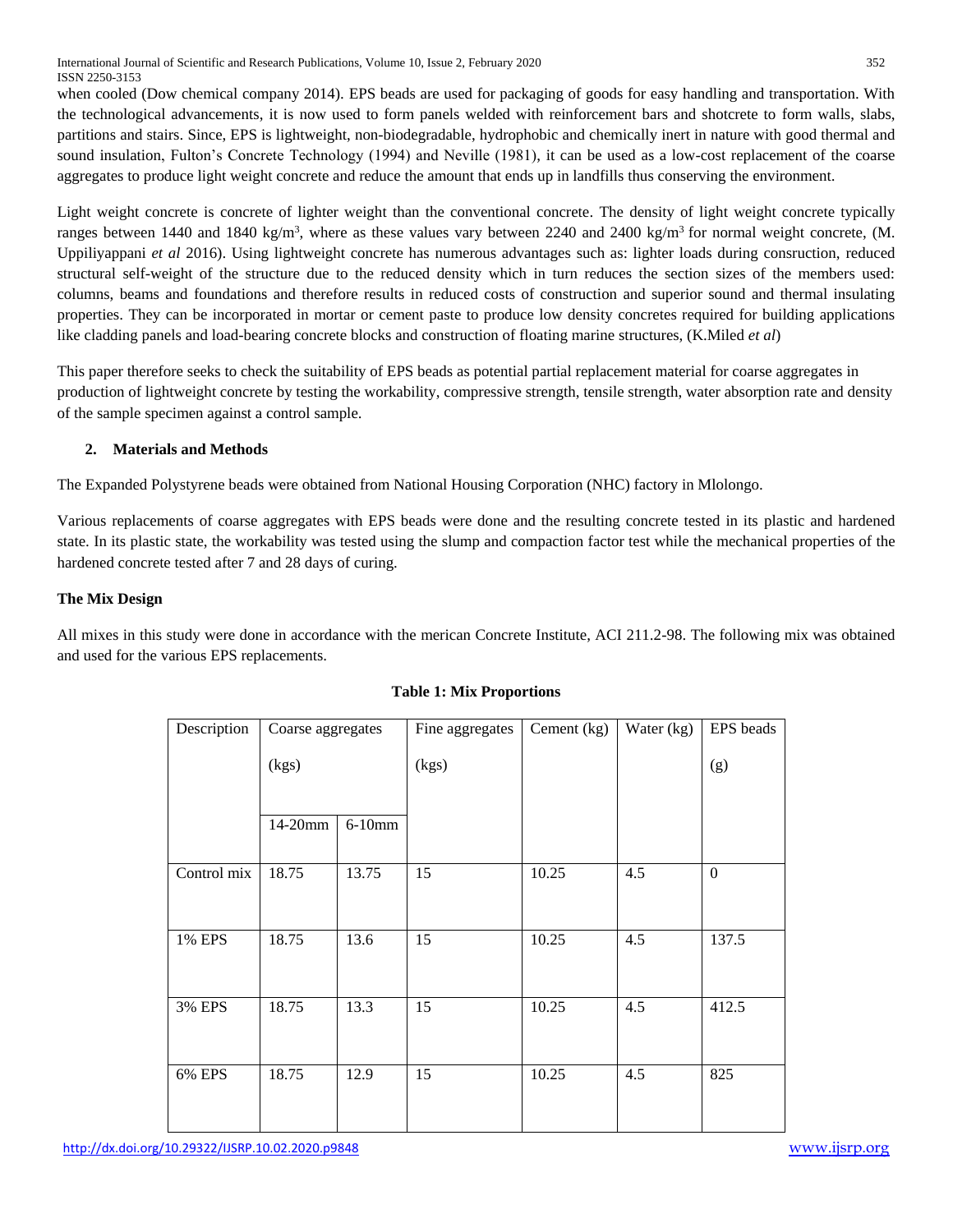International Journal of Scientific and Research Publications, Volume 10, Issue 2, February 2020 353 ISSN 2250-3153

## **Slump Test**

The slump test was done in accordance with BS 1881: Part 102: 1983.

## **Compaction Factor Test**

The compaction factor test was done in accordance with BS 1881: Part 103:1993.

#### **Compressive test**

Compressive strength was done in accordance with BS1881-116:1983 on cubes measuring 150mm by 150mm by 150mm after 7 and 28 days of curing.

## **Tensile strength of concrete (Cylinder splitting)**

The tensile splitting strength test was done in line with the specifications of BS 1881-117:1983. The concrete cylinders were tested after 28 days of curing.

#### **Water Absorption Test**

For this test, 150mm X 150mm X 150mm cubes were cast and cured for 28 days. The cubes were then removed from the curing tank, left to drain the excess surface water and weighed and this notedc as the dry weight. The cubes were then immersed in water for 24 hours. Cubes were removed, patted dry with a cloth and weighed for the wet weight. Water absorption is expressed as the percentage increase in weight as shown below;

Percent Water Absorption =  $\frac{w_{\text{et weight} - dry \text{ weight}}}{d w_{\text{turb}} + d t} x 100$ dry weight

## **Density Test**

The density of the hardened concrete specimen was done in accordance with BS 1881: Part 114:1983.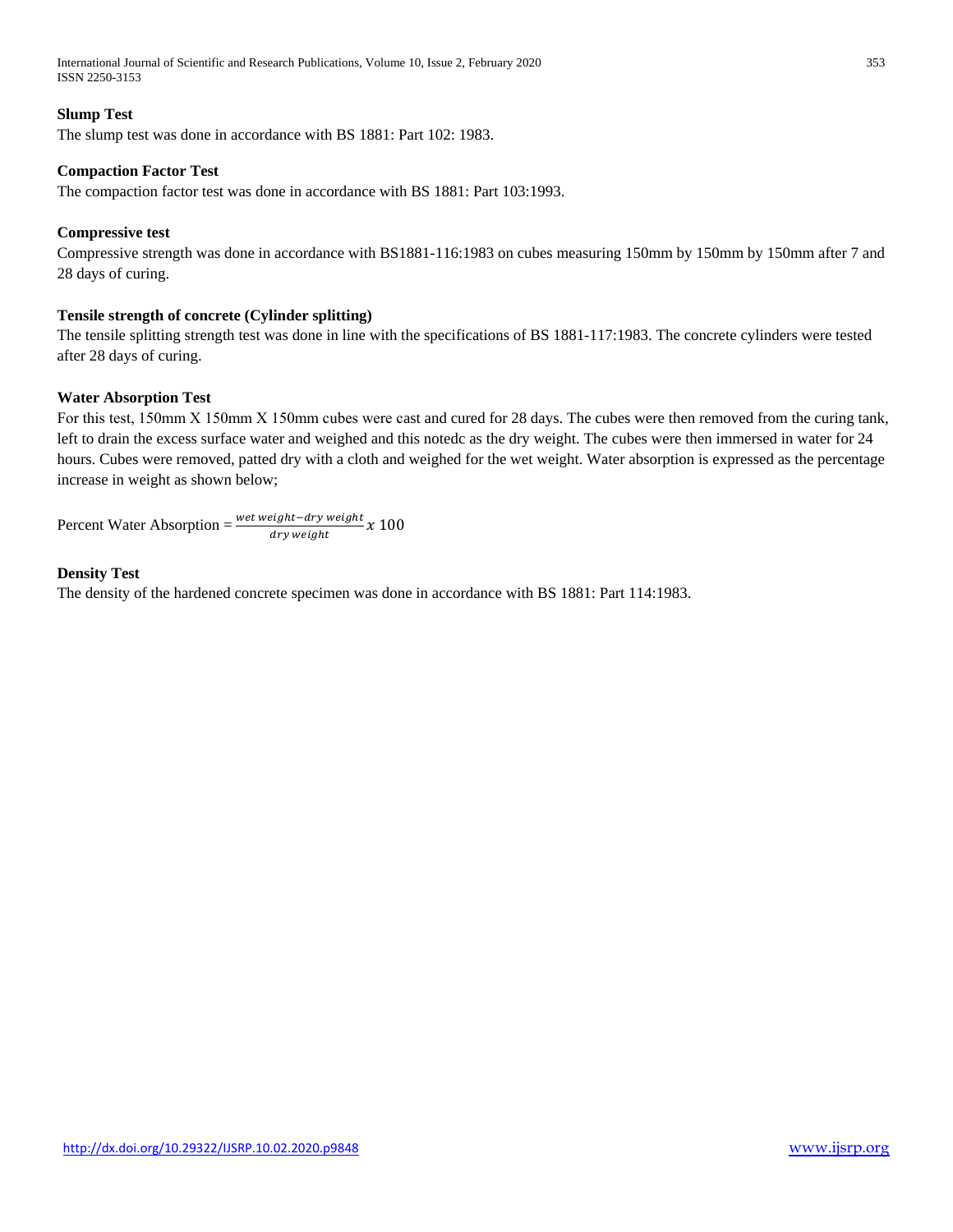## **3. Results and Discussion**

#### **Properties of plastic concrete**

## **Fresh Concrete Mixes**

During the compaction of the concrete mixes containing EPS beads, segregation and bleeding was observed. EPS being a lighter material, density of 6.86kg/m<sup>3</sup>, as compared to the constituents rose to the surface of the mix as vibration prolonged. This was minimised by use of a tamping rod prior to placing the cubes on the vibration machine to reduce the time of vibration.



**Figure 1: Slump vs % EPS replacement**

From the Figure 1 above, the slump increased with an increase in the percentage of EPS introduced into the mix with the 6% replacement having the highest slump. From these observations, it implies that workability of concrete mix increased on addition of polystyrene. This can be attributed to the smooth and round surface of the EPS beads which in turn acted as ball bearings making it easier for them to move around in the mix easily. The increase in workability however does not mean increase in strength as the EPS has low specific gravity as compared to coarse aggregates but it implies that the mix is easy to place.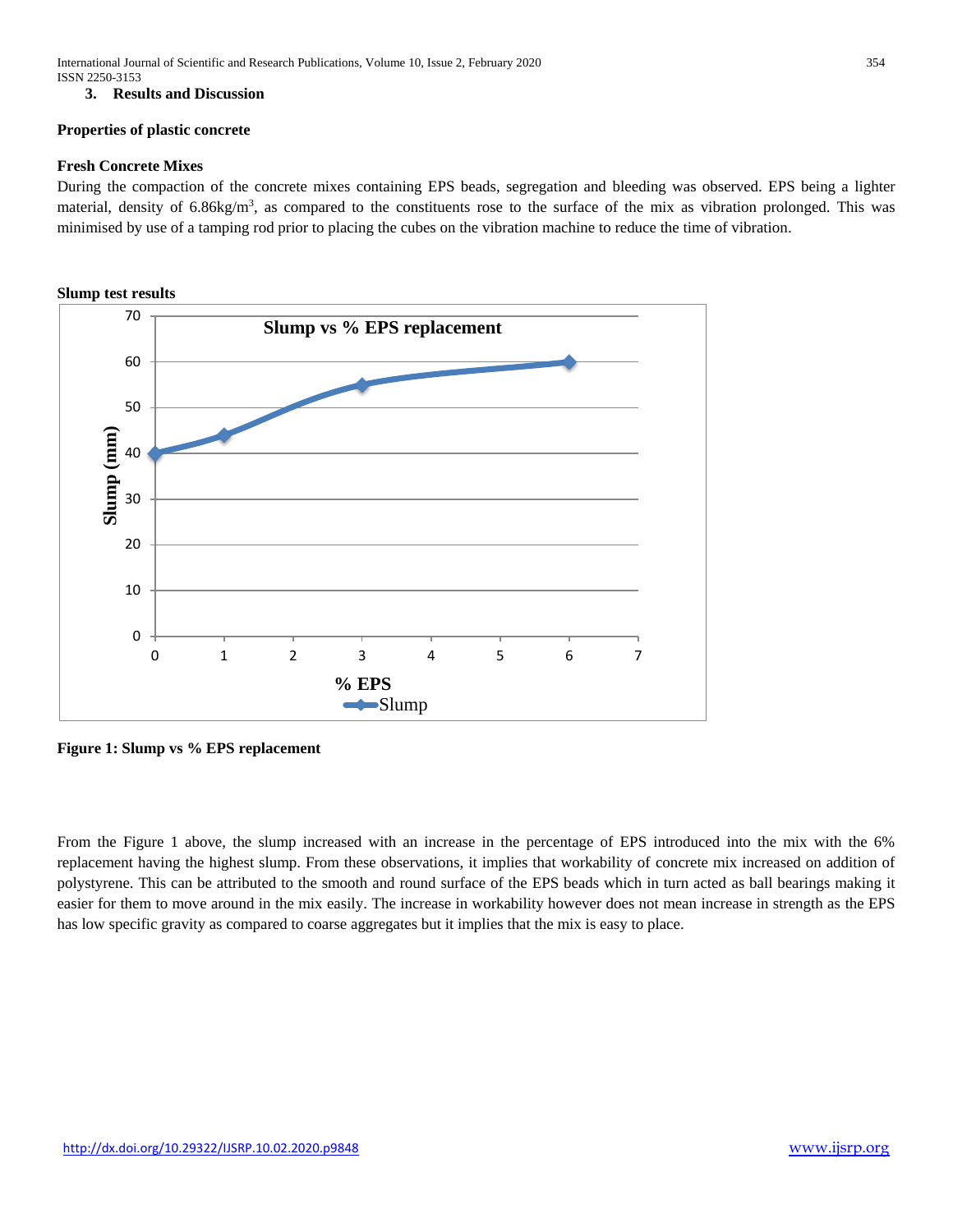International Journal of Scientific and Research Publications, Volume 10, Issue 2, February 2020 355 ISSN 2250-3153

#### **Compaction factor results**



**Figure 2: Compaction factor against %EPS**

Workability of concrete is important in achieving maximum compaction. The higher the workability which is signified by higher slump values, the higher the compaction and thus maximum density. From Figure 2 above, it was observed that the compaction factor increased with each increase in percentage EPS beads until 3% replacement. After 3%, additional EPS beads had no impact on the compaction factor as the mix had already attained maximum compaction. With the increased percentages of EPS added to the mix, there was observed to have increased workability and thus as the percentages increased so did the compaction factor. Compaction factors tending towards 1 imply that the concrete is tending towards self compaction and that there is elimination of voids from the mix thus high densities and strengths. The increase in compaction factors with increase in EPS reiterates the fact that there is increased workability.

#### **Properties of hardened concrete**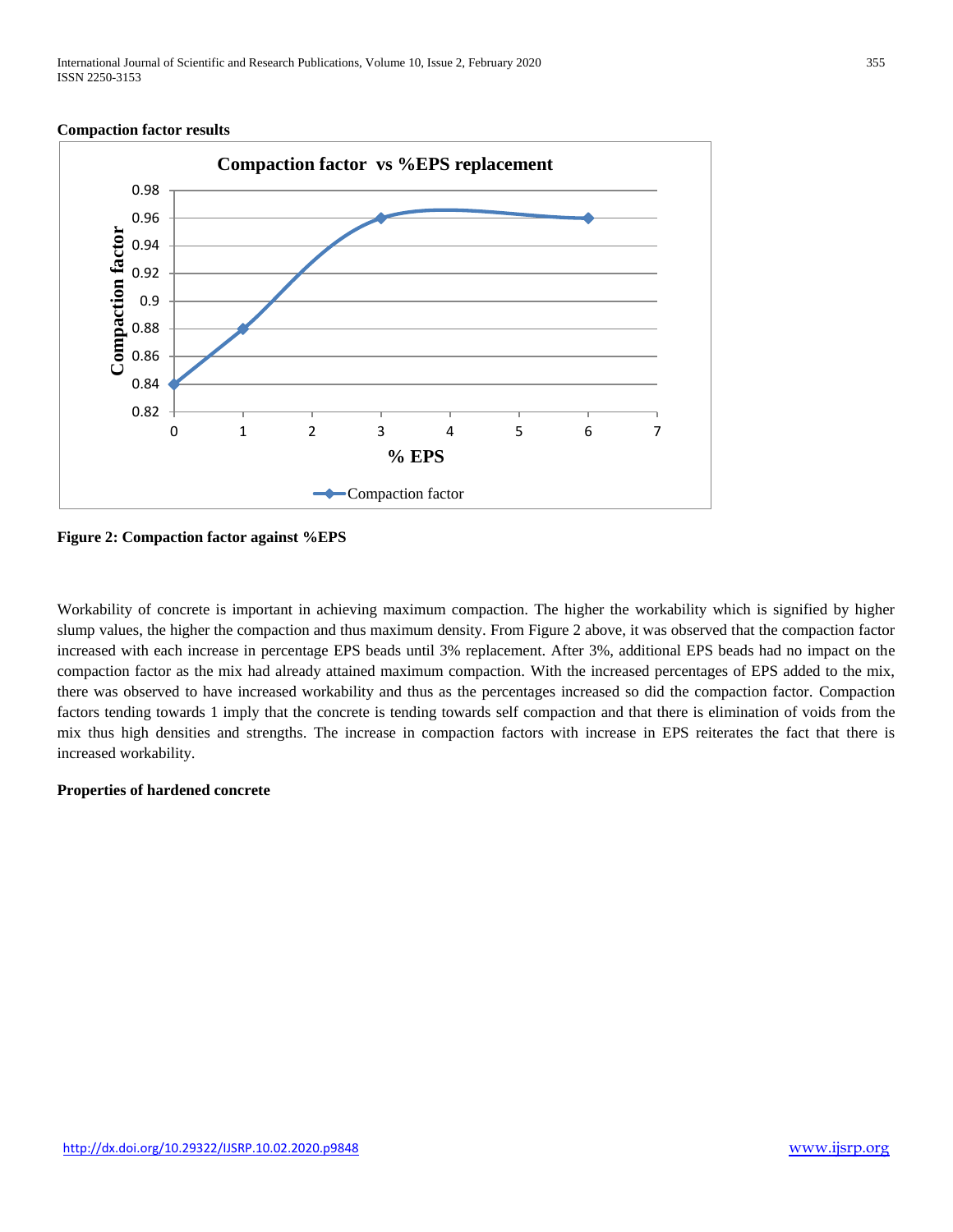**Compressive strength test results**



**Figure 3: Strength against %EPS**

From Figure 3, the strength is seen to be reducing with the increase in the percentage of EPS in both the 7 day and 28-day specimen. This is attributed to the fact that EPS beads have a low specific gravity (0.011) as compared to that of coarse aggregates (2.49) they are partially replacing thus reducing the strength. Increase in the amount of the beads also increased the voids in the mix due to their rounded surfaces which as compared to coarse aggregates are angular and thus offer more interlocking. The reduced interlocking reduced the strength.

There is also increased strength between the 7-day and 28-day specimen. This is due to the increased curing period and thus more time for the hydration process to take place and result in more Calcium Silicate Hydrate (CSH) gel being formed thus increasing the bond between the aggregates which in turn results in increased strength. At 7 day, it is estimated that the specimen will have achieved approximately 65% of the design strength.

The strength, as shown in Figure 3, above reduced by 38.34%, 74.3% and 93.56% for the partial replacement of 1%, 3% and 6% respectively for the 28-day strength test compared to the control specimen.

It was noted that upon loading of the specimens partially replaced with EPS, they underwent reduction in height and had a compressibility attribute to them as opposed to the control sample which cracked and spalled suddenly upon reaching the failure load. This is because the EPS beads are 98% air and thus, they result in compressibility of the concrete. The different variations in compressive strength imply that the concrete can be used to make special concrete blocks such as sound and thermal insulation blocks for percentages resulting in compressive strength above  $5N/mm^2$  according to BS 5628: Part 1:1992.

#### **Failure Modes**

As an axial load was applied to a specimen containing EPS beads, the observed failure was gradual as compared to the quasi-brittle failure of the control sample. For the control sample, visible cracks were observed as the sample continued to be loaded leading to failure point. For the EPScrete, the cracks observed were less wide and finer as shown in Plate 2. With continued loading, the sample was seen to bulge out and reduce in height as shown by Plate 1 and Plate 4 respectively, due to the compressible nature of the EPS caused by expulsion of air from the beads and due to its low elastic modulus. This implies that increased loading of EPScrete for long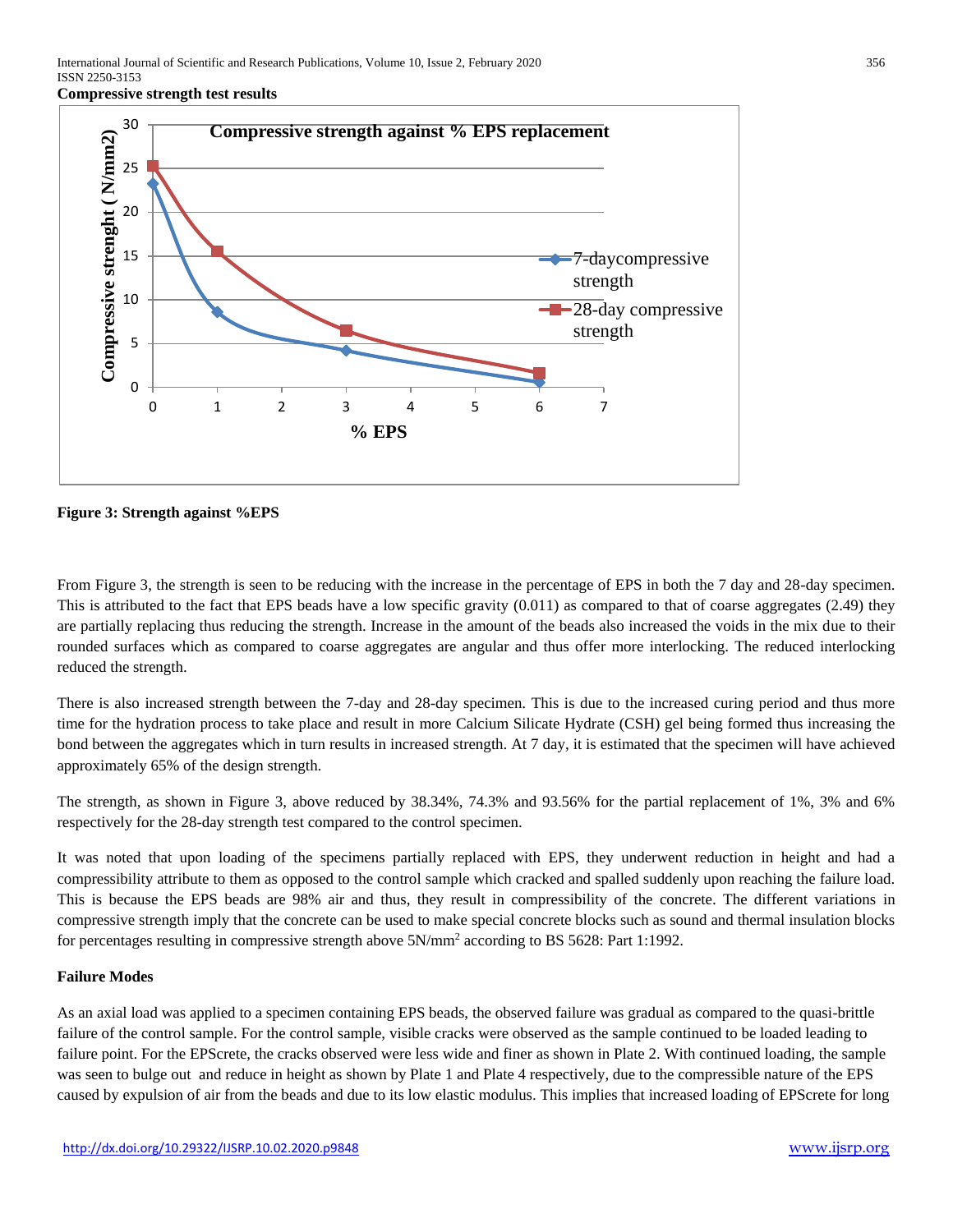International Journal of Scientific and Research Publications, Volume 10, Issue 2, February 2020 357 ISSN 2250-3153

durations would result in huge and permanent deformations of members; plastic deformation and thus aesthetically unappealing. The deformations increased with increase in percentage of EPS with 6% having the highest strain.



**Plate 1: Bulging of EPScrete upon loading Plate 2: Fine cracks indicating failure**







**Plate 4: Height difference between control and <b>Plate 3: Split cylinder Plate 4: Height difference between control and EPScrete specimen**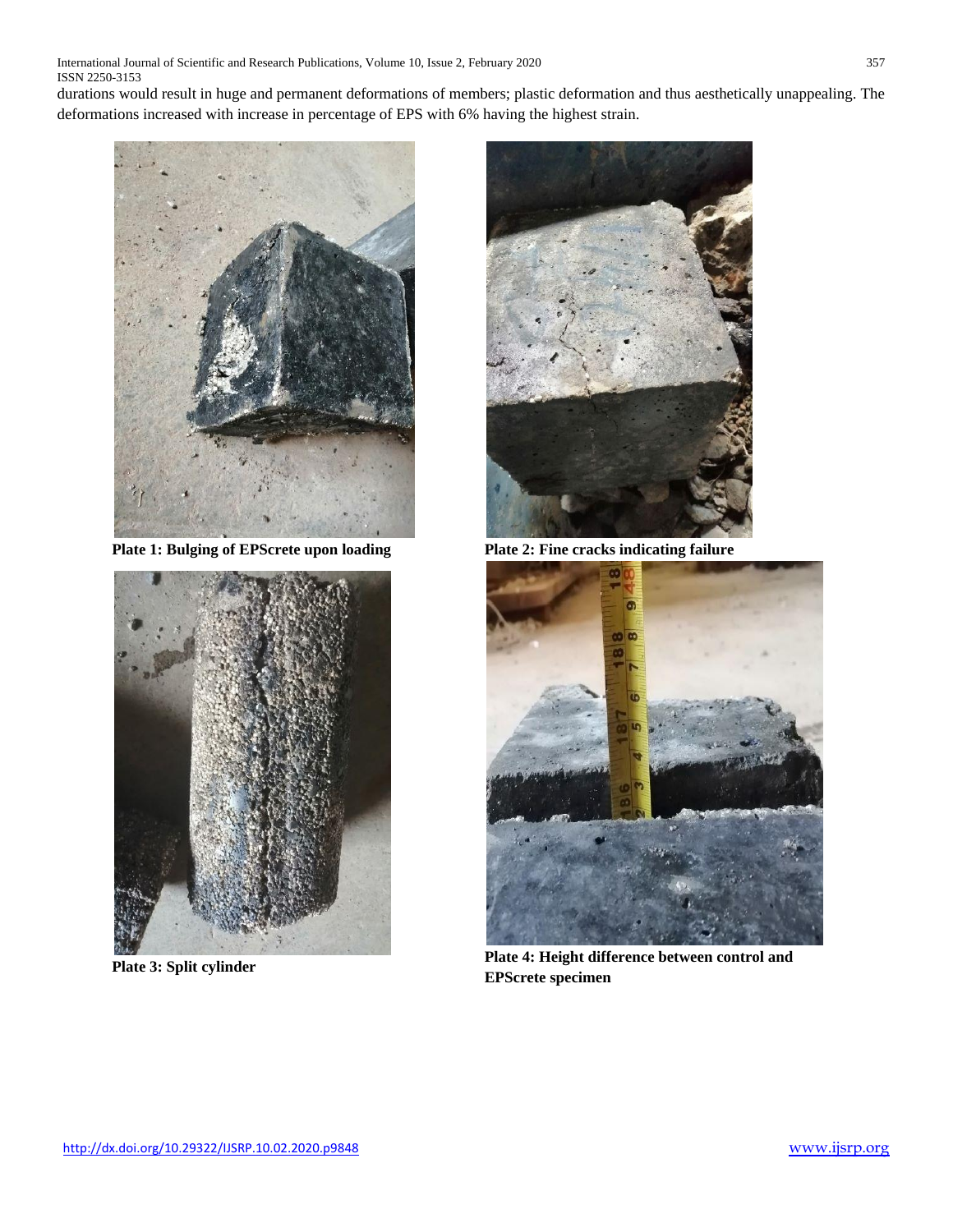## **Plastic Deformation**

As observed from Plate 4 above, there is shrinkage that occurred in the EPScrete thus the height difference. This is because EPScrete undergoes plastic deformation as compared to conventional concrete's quasi-brittle failure. The presence of EPS in the mix implies presence of voids filled with air, due to their poor interlocking capacity. EPS beads being 98% air makes it have a high degree of compressibility and low elastic modulus. As loading continued, the air was expelled from the mix resulting in height and therefore volume changes. Under prolonged loading, EPScrete will undergo huge and visible deflections as opposed to conventional concrete as evidenced by the strain of the 6% replacement EPScrete at 0.067 as compared to the ultimate strain of concrete of 0.0035.

strain of EPScrete =  $\frac{10}{150}$  $\frac{10}{150}$  = 0.067

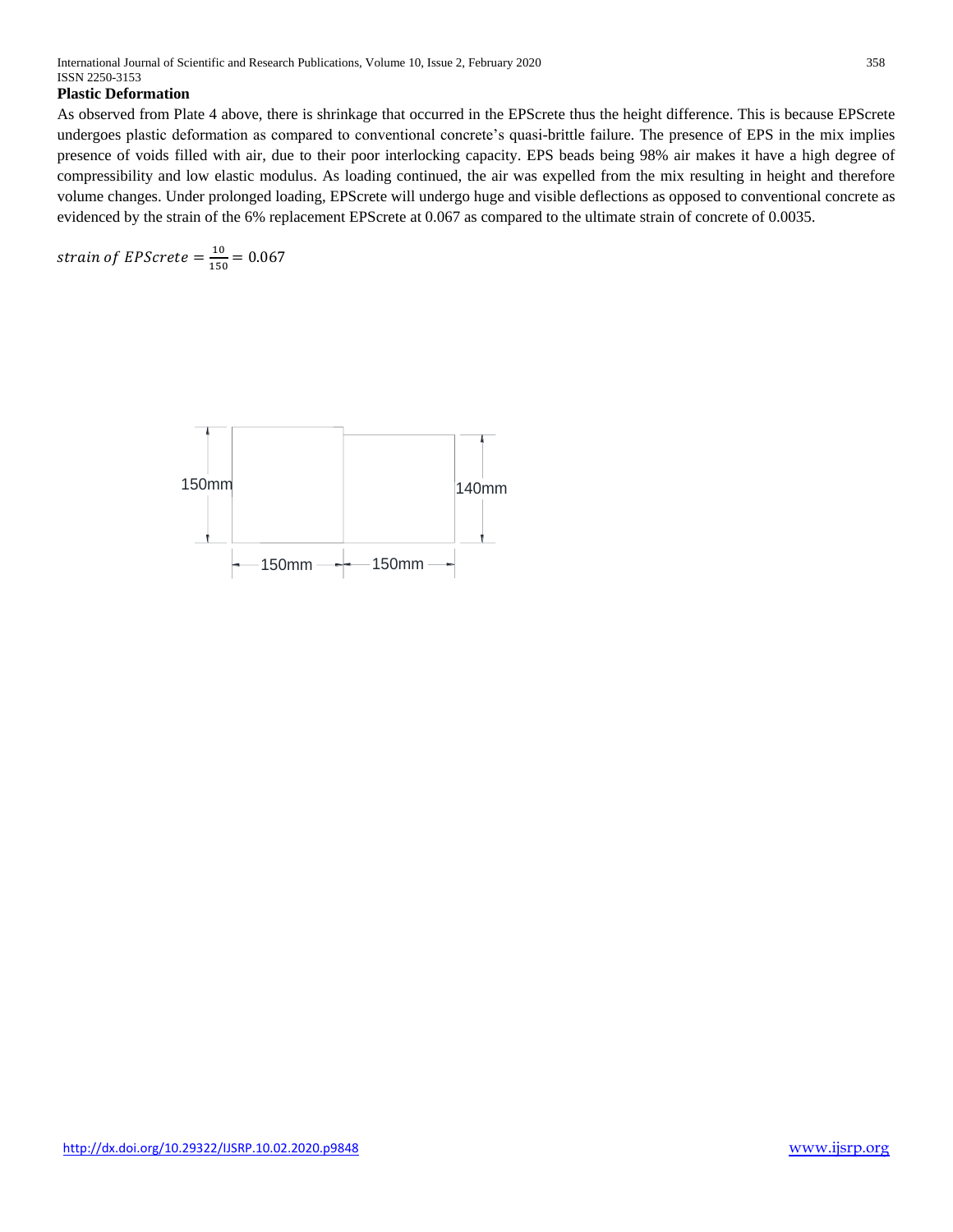

## **Figure 4: Tensile graph**

The tensile strength as observed reduced with increase in the percentage of EPS beads. The reduction was in the order of 20.5%, 70.6% and 91.9% for the partial replacement of 1%, 3% and 6% respectively compared to the control mix. The reduction in tensile strength is due to the reduction in stress area and in density due to the introduction of EPS beads results in reduction in tensile strength. The EPS have a rounded smooth surface thus less surface area to volume ratio leading to reduced bonding between the aggregates and the cement paste thus resulting in lower bonding strength. The control specimen as observed has the hughest flexural strength due to the angular and rough nature of the aggregates thus more interlocking and more strength. Aggregates occupy 60-75% of the concrete mix and the strength of aggregates has a direct impact on the strength of the resulting concrete, Ezeldin & Aiten (1991). Increase in coarse aggregate content results in increase in strength due to the reduction in voids, Ruiz (1966). This type of concrete can therefore be used for wall partitions and cladding.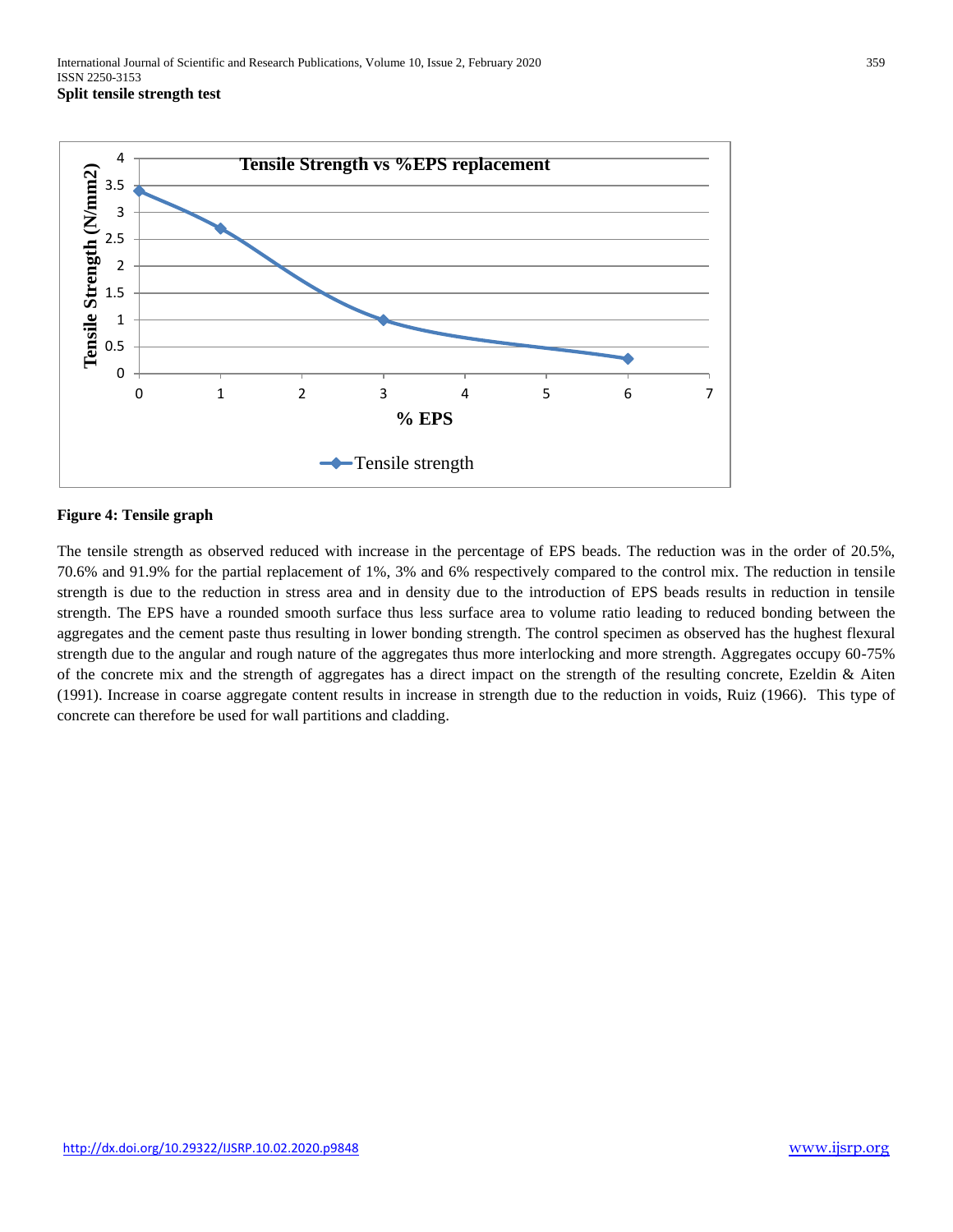

## **Figure 5: Density graph**

As observed from Figure 5 above, there is a decrease in the density of the concrete with increase in percentage of EPS beads in the mix. This is because of the low specific gravity of the EPS beads, as compared to that of the coarse aggregates. As compared to the control mix, the voids introduced with the increase in the percentage of EPS are high which also reduces the density of the concrete. There are similarities in the densities obtained between the 7 day and 28 day density results due to that fact that the same batched concrete was used to cast the cubes for both the 7-day and 28-day specimen. The discrepancies and inconsistencies observed in the density values obtained 7 and 28 days are due to errors in mixing and compaction.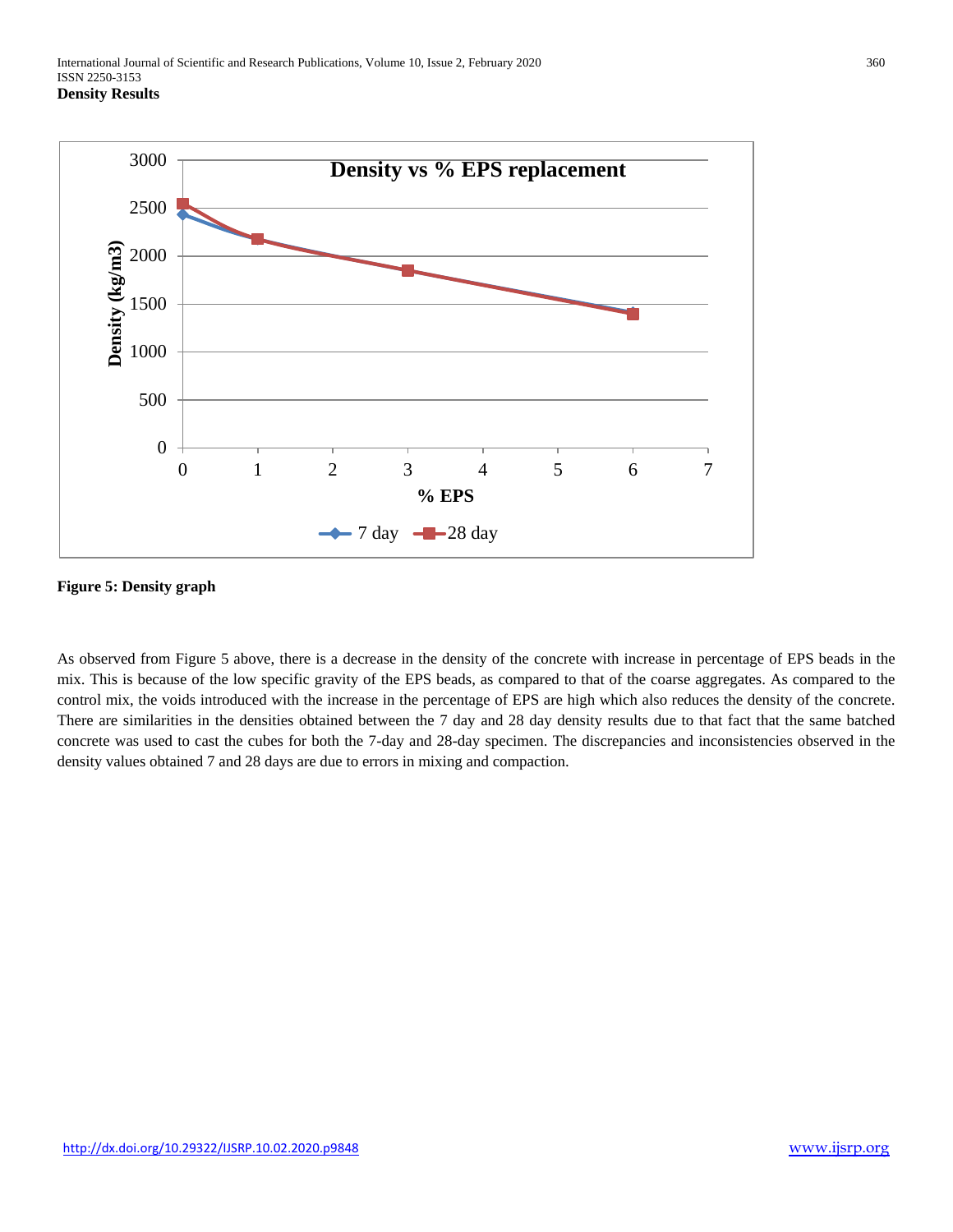

**Figure 6: Water absorption graph**

From Figure 6 above, the water absorption is observed to increase with an increase in the percentage of EPS beads introduced. The control mix has the least water absorption while 6% replacement has the highest. This is attributed to the increased porosity as the volume of EPS beads increases. Increase in EPS beads results in increase in voids in the mix which causes the reduction in density. The rounde shape of the EPS beads result in poor packing capacity of the concrete thus increased number of pores in the resulting concrete. This type of concrete can be used for lining drainage structures due to high porosity nature and help in controlling of stormwater thus mitigating flooding.

## **4. Conclusion**

The objectives of the research project were achieved and these conclusions can be drawn from the tests carried out;

The partial replacement of coarse aggregates with EPS beads resulted in:

- Increased in workability with increase in the volume of EPS beads as the slump increased with each percentage increase,
- The compaction factor increased with increase in EPS volume thus reiterating that there is increased workability with increase in volume,
- Decreased density with increase in volume of EPS due to the low specific gravity of EPS,
- Density decrease implies reduced dead loads thus cost-effective construction,
- Strength decreases with the increase in workability of the concrete; increase in the volume of EPS in the mix,
- The EPScrete thus can be used for both structural and non-structural applicationse.g. wall panels, wall partitions etc. and thus the disposal of the EPS beads is handled,
- Suitability of EPS beads being used for load bearing structures, for 1% replacement, (16N/mm<sup>2</sup>) and special and non-load bearing blocks for 3% and 6% replacement,  $(7N/mm^2$  and  $2N/mm^2$ ) respectively.